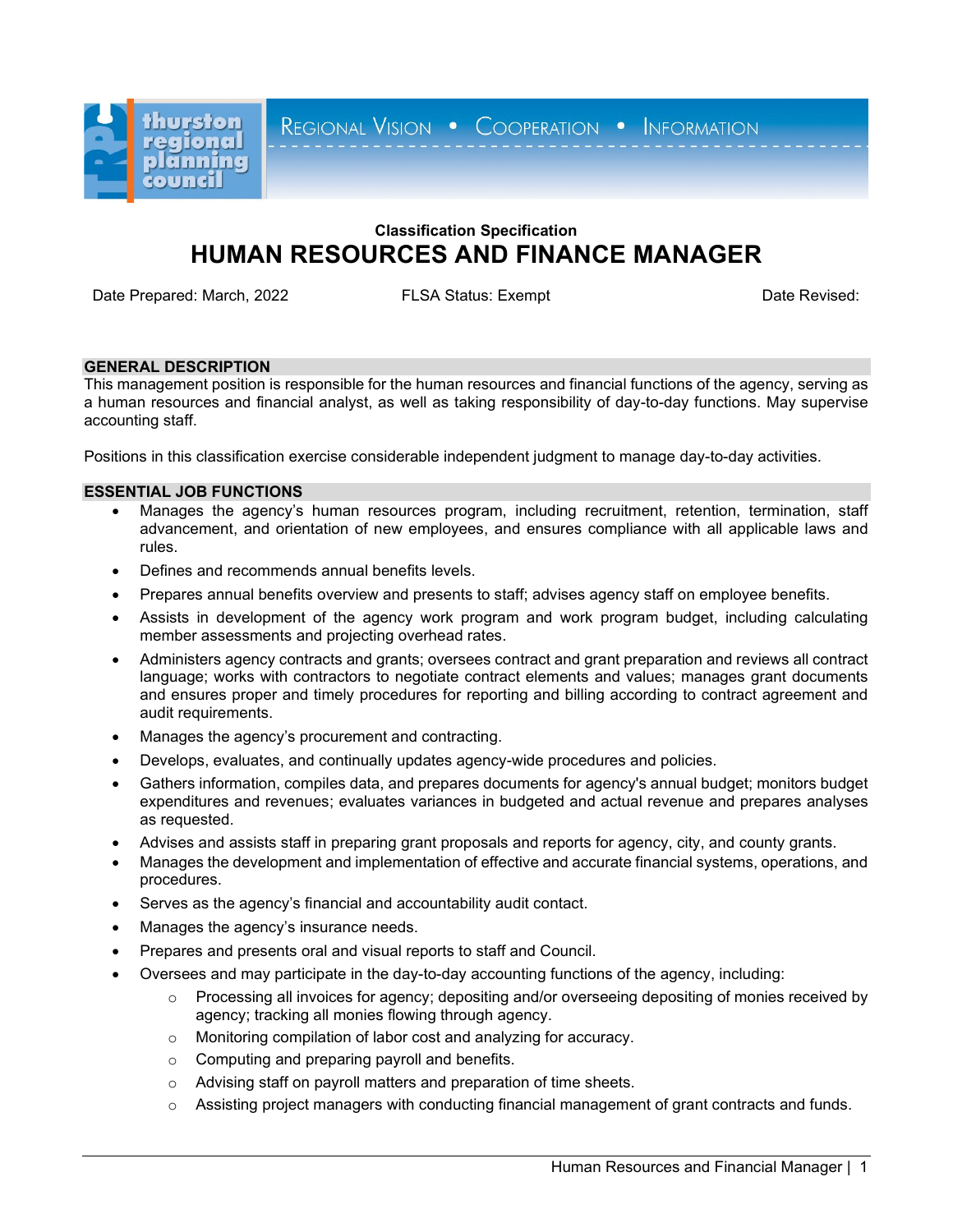## **OTHER JOB FUNCTIONS**

Performs other related duties as assigned.

#### **DISTINGUISHING FEATURES**

The Human Resources and Finance Manager classification is distinguished by the high level of responsibility for human resources, contracting, audit compliance, and financial management, and the ability to work independently and establish procedures with little direction.

#### **WORKING CONDITIONS**

Work is generally performed indoors in an office environment. Must maintain a level of physical and mental fitness necessary to perform the essential functions of the position.

#### **EDUCATION & EXPERIENCE**

EXPERIENCE – MINIMUM:

Five years of progressively responsible public sector administrative experience that provides comprehensive knowledge of the principles and practices of public and business administration.

#### EDUCATION – MINIMUM:

Bachelor's degree in business administration or a closely related field.

#### PREFERRED:

Master's degree in public or business administration or a closely related field.

#### OR SUBSTITUTING

Any demonstrated combination of experience and education that provides the applicant with the required knowledge and abilities.

#### **KNOWLEDGE AND ABILITIES**

Knowledge of:

- Current approaches to public agency financial management, budgeting, and accounting including generally accepted accounting and auditing procedures.
- Supervisory principles and practices.
- Human resources management including state and federal laws pertaining to public employment.
- Records management systems and techniques.
- Applicable Federal and State laws, rules, and regulations.
- Budgeting principles and practices.
- Project management principles and practices.
- Computer applications such as financial and accounting systems, spreadsheets, databases and word processing systems and their application in agency operations.
- Local government and political decision-making processes.
- Microsoft Office software for document, spreadsheet, and presentation preparation.
- Governmental accounting and auditing requirements.
- Financial organization of local government.
- Automated accounting, word processing, and spreadsheet software.